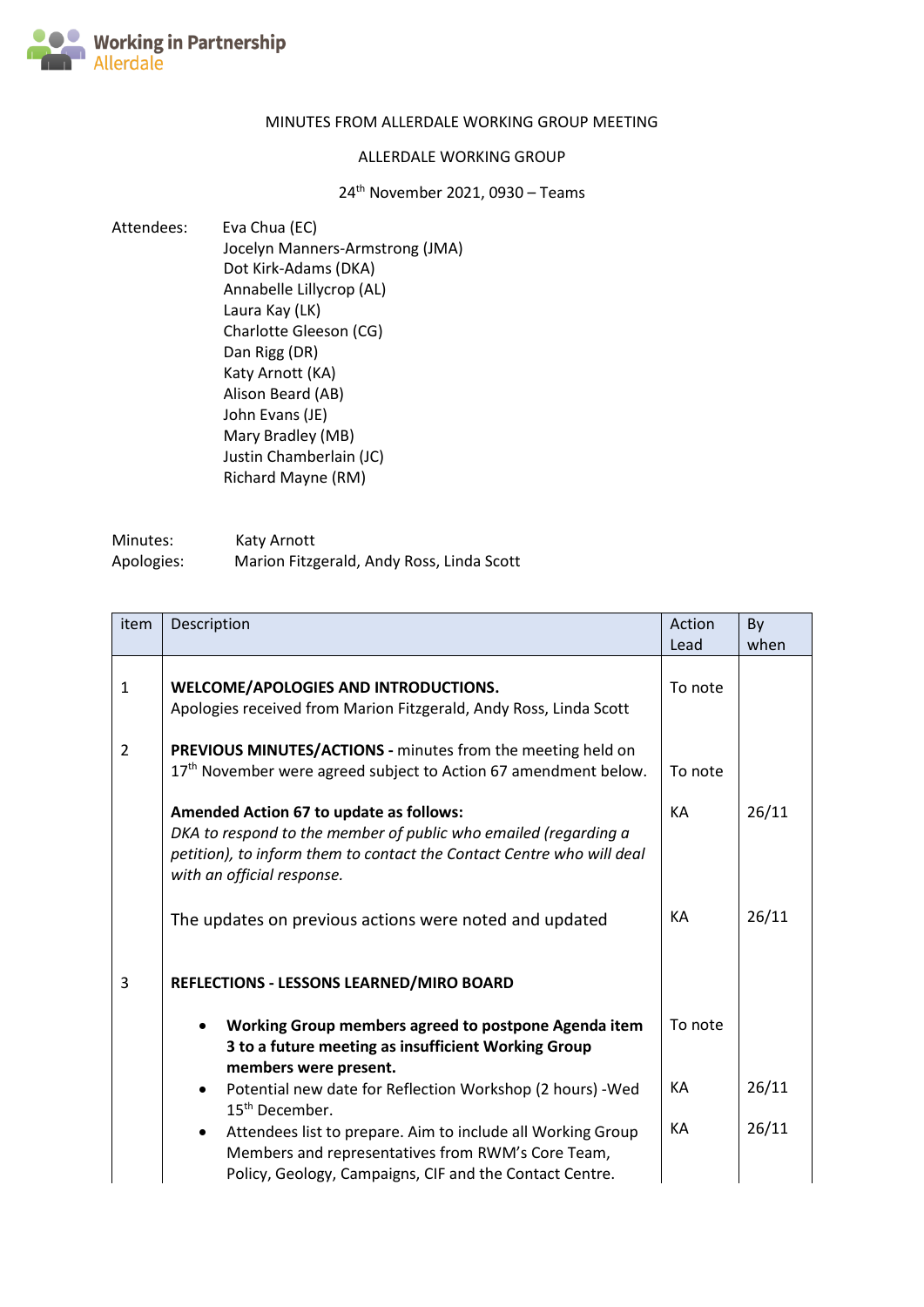

|   | Dot to facilitate and send questions to attendees of the<br>$\bullet$<br>Reflection Workshop to enable thought and time to be given<br>to the questions posed. To enclose Traverse reports.                                                                                                                                                                                                                                                                                                                                                                                                                                                                                                                                                                                                                                                                                                                                                                                                                                                                                                                                                                                                                                                                                                                                                                                                                                                                                                                                                                           | <b>DKA</b>          | 8/12          |
|---|-----------------------------------------------------------------------------------------------------------------------------------------------------------------------------------------------------------------------------------------------------------------------------------------------------------------------------------------------------------------------------------------------------------------------------------------------------------------------------------------------------------------------------------------------------------------------------------------------------------------------------------------------------------------------------------------------------------------------------------------------------------------------------------------------------------------------------------------------------------------------------------------------------------------------------------------------------------------------------------------------------------------------------------------------------------------------------------------------------------------------------------------------------------------------------------------------------------------------------------------------------------------------------------------------------------------------------------------------------------------------------------------------------------------------------------------------------------------------------------------------------------------------------------------------------------------------|---------------------|---------------|
| 4 | <b>COMMUNITY PARTNERSHIP PREPARATION -</b><br>Update from last week's meeting re: Welcome<br>pack/Handover pack by EC<br>On the 19 <sup>th</sup> November an introductory meeting took place<br>$\bullet$<br>with the prospective Community Partnership (CP) members.<br>The draft Community Partnership Agreement (CPA) was<br>reviewed. The prospective CP members were happy with the<br>document on the understanding that it will be reviewed<br>periodically as and when new members join.<br>The Working Group Chair's comment regarding the right of<br>withdrawal was highlighted during the review. The<br>prospective Community Partnership members were satisfied<br>that this is covered in policy. Reference- Working with<br>Communities Policy Ref: 6.91<br>The draft CPA is being prepared for final review by Allerdale<br>٠<br>Borough Council's legal team.<br>The CPA will include a named representative plus a deputy<br>for each CP member organisation.<br>MB noted that she'd had recent discussions with RWM re:<br>Personal Liability and confirmed that a satisfactory way<br>forward had been agreed. It will not be included in the CPA<br>document and will be a separate note. RWM will confirm its<br>response.<br>The CP Handover Pack will be reviewed by the Working<br>$\bullet$<br>Group once completed and will not be handed over until a<br>Community Partnership is potentially formed.<br>The welcome letter for the initial CP members will come<br>$\bullet$<br>from RWM but going forward will come from the CP Chair. |                     |               |
|   | <b>Accessibility</b><br>Equality, Diversity and Inclusion (EDI) and Accessibility<br>background work is in progress.<br>To ask prospective CP members to raise any accessibility<br>٠<br>issues and training requirements in future planning sessions.<br>Regular onboarding sessions provisionally planned. The<br>contents will consider the EDI and Accessibility options.<br>Note that Allerdale Borough Council are not involved<br>٠<br>currently and so the Working Group should be aware not to<br>plan too much in advance until they can fully participate<br>should a CP be formed.<br>DKA to prepare her ideas around visioning and share with<br>Working Group.                                                                                                                                                                                                                                                                                                                                                                                                                                                                                                                                                                                                                                                                                                                                                                                                                                                                                          | EC/AB<br><b>DKA</b> | 30/11<br>8/12 |
|   |                                                                                                                                                                                                                                                                                                                                                                                                                                                                                                                                                                                                                                                                                                                                                                                                                                                                                                                                                                                                                                                                                                                                                                                                                                                                                                                                                                                                                                                                                                                                                                       |                     |               |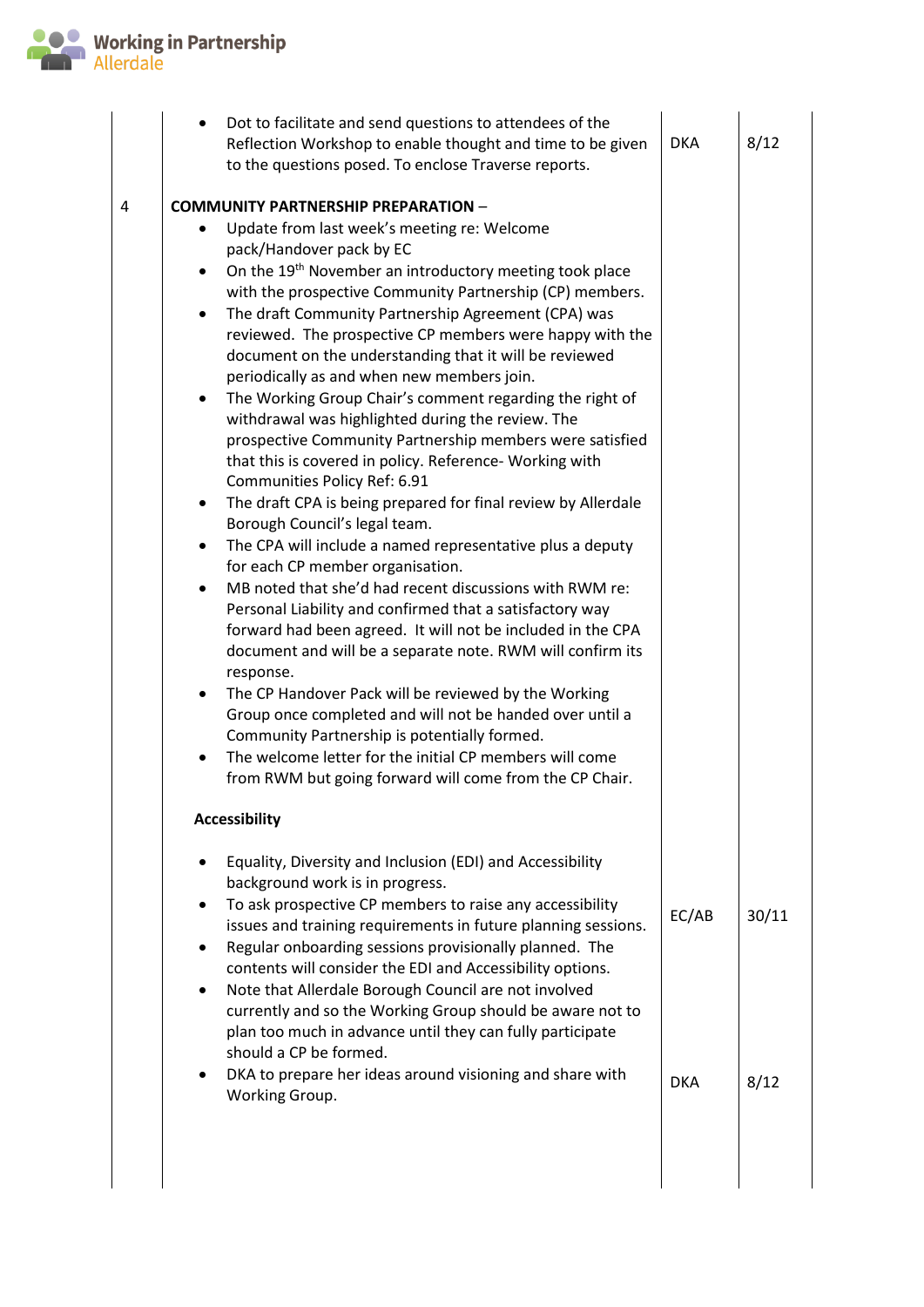

| 5 | <b>COMMS UPDATE</b><br>Update from recent Comms activities by LK. Presentation<br>Topics - Social Media, Media Coverage and Potential<br>Community Partnership Launch Comms Planning.<br>Until the decision from Allerdale Borough Council (ABC) is<br>known the comms plan was agreed to continue as low key<br>and prepare for a potential bigger plan to launch CP in the<br>new year post ABC's decision.<br>Responsive lines were presented for 3 different scenario's<br>pending Allerdale Borough Council's decision whether to join<br>a potential Community Partnership.<br>Scenario 1 - to add additional wording to reflect gap over<br>٠<br>Christmas.<br>JMA agreed to be the spokesperson should the press contact<br>the Working Group pending Allerdale Borough Council's<br>decision whether to join a Community Partnership.<br>Next newsletter issue date - 10 <sup>th</sup> December- possible<br>contents suggested hydrology, marine geological surveys,<br>BBC news Finland, Community Partnership decision.                                             | LK<br>LK | 25/11<br>6/12 |
|---|---------------------------------------------------------------------------------------------------------------------------------------------------------------------------------------------------------------------------------------------------------------------------------------------------------------------------------------------------------------------------------------------------------------------------------------------------------------------------------------------------------------------------------------------------------------------------------------------------------------------------------------------------------------------------------------------------------------------------------------------------------------------------------------------------------------------------------------------------------------------------------------------------------------------------------------------------------------------------------------------------------------------------------------------------------------------------------|----------|---------------|
| 6 | <b>SCHEDULE</b><br>Update of Key Schedule activities presented by CG<br>Schedule includes 2 options for Interim CP Chair nominations<br>$\bullet$<br>based on the pending decision from Allerdale Borough<br>Council whether to join a CP and contingency planning for a<br>possible delay.<br>Agendas for future Working Group meetings will be based on<br>schedule activities.<br>CP launch planning meetings should ideally involve the<br>prospective CP members and include an ABC Representative.<br>The option of arranging a joint session for WG members and<br>prospective CP members to discuss transition and launch<br>plans was discussed.<br>To ask the prospective CP members if they are willing to<br>attend sessions leading up to launch of CP. DKA possibly<br>facilitate.<br>Provisional launch date for potential Community Partnership<br>٠<br>-18 <sup>th</sup> January 2022. This date has moved due to the<br>extended lead-time of the onboarding of the interim Chair.<br>Schedule to be updated post Allerdale Borough Council<br>٠<br>decision. | EC       | 30/11         |
|   | WG members posed a question - What resources and funding<br>parameters would be available if a potential Community<br>Partnership was to be formed?<br>AL stated that the potential Community Partnership would<br>be supported by the resources of an RWM Core Team similar<br>to the one already experienced by the Working Group. The                                                                                                                                                                                                                                                                                                                                                                                                                                                                                                                                                                                                                                                                                                                                        |          |               |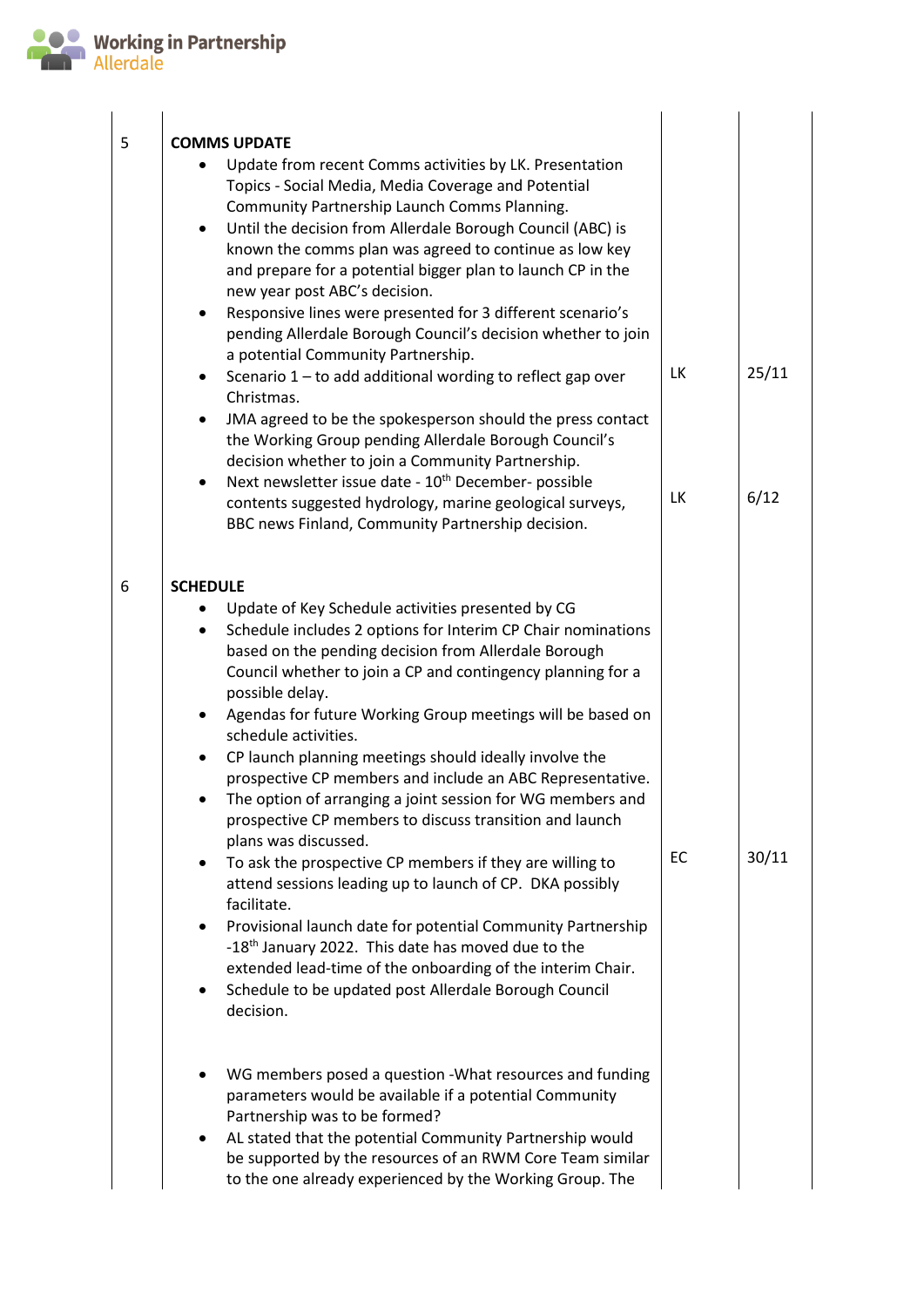

|                | CP Programme of Activities once developed would be costed<br>and agreed with RWM. Other areas of expenditure that<br>could use local supply chain could be discussed with the<br>needs of a Community Partnership and this conversation<br>would be kept open with the potential CP.<br>MB discussed that initial discussions with the prospective CP<br>members would need to be planned to determine the overall<br>purpose of the Partnership and how CP members would be<br>involved and how the CP would interact with RWM. |                 |                |
|----------------|----------------------------------------------------------------------------------------------------------------------------------------------------------------------------------------------------------------------------------------------------------------------------------------------------------------------------------------------------------------------------------------------------------------------------------------------------------------------------------------------------------------------------------|-----------------|----------------|
| $\overline{7}$ | <b>AOB</b><br>Potential CP Website updates by Richard Mayne.<br>Link to mock site requested to be sent to WG members<br>$\bullet$<br>To include Website update on next Agenda -8 <sup>th</sup> Dec- JC MH<br>WG Members agreed interim CP Logo - Option B with an<br>$\bullet$<br>exposition for WG to agree.                                                                                                                                                                                                                    | <b>RM</b><br>LS | 25/11<br>26/11 |
| 8              | Working Group Engagements to continue as per Workstream<br>1 delivery plan.<br>DATE OF NEXT MEETING: 1st DECEMBER, 10am                                                                                                                                                                                                                                                                                                                                                                                                          |                 |                |